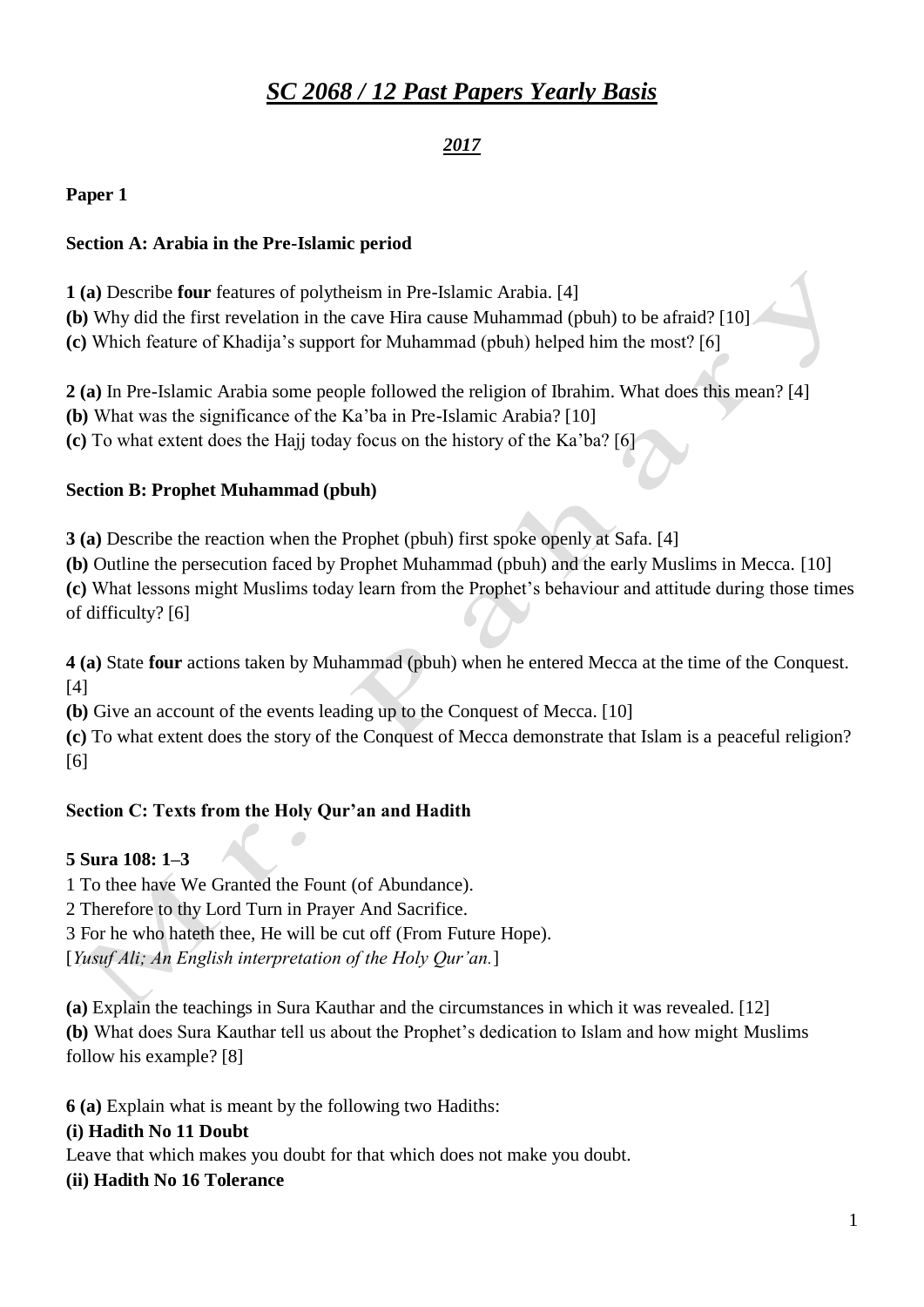A man said to the Prophet (pbuh): Counsel me. He said: Do not become angry. The man repeated [his request] several times, and he said: Do not become angry.

[*An-Nawawi's Forty Hadith*] [12]

**(b)** Choose **one** of these Hadiths and discuss, with examples, how Muslims might apply it in their lives. [8]

## **2018**

## **Paper 1**

#### **Section A: Arabia in the Pre-Islamic period**

**1 (a)** Give **four** features of polytheism in Pre-Islamic Arabia. [4]

**(b)** Give an account of the importance of Mecca as a centre for pilgrimage in the Pre-Islamic period. [10] **(c)** 'The Quraish became enemies of Muhammad (pbuh) because he threatened their way of life.' Discuss this statement. Give your own opinion and show that you have thought about different points of view. [6]

**2 (a)** State **four** aspects of the character of Muhammad (pbuh) that caused people to respect him. [4] **(b)** Relate how the incident of the replacing of the Black Stone (Hajr al-Aswad) showed the character of Muhammad (pbuh). [10]

**(c)** 'The message brought by the Prophet (pbuh) to the people of Mecca was not a new message.' Discuss this statement. Give your own opinion and show that you have thought about different points of view. [6]

## **Section B: Prophet Muhammad (pbuh)**

**3 (a)** Describe what happened when the Prophet (pbuh) was looking for a place to stay in Medina. [4] **(b)** Give an account of the Charter (Constitution) of Medina. [10]

**(c)** What lessons about tolerance might Muslims learn today from the attitude of the Prophet (pbuh) towards the Jews of Medina? [6]

**4 (a)** Describe the part played by Abu Sufyan's caravan in the lead up to the Battle of Badr. [4]

**(b)** Give an account of the ways in which the Muslims believed God helped them during the Battle of Badr. [10]

**(c)** 'At Badr, the Muslims had more to lose than the Quraish.' Discuss this statement. Give your own opinion and show that you have thought about different points of view. [6]

## **Section C: Texts from the Holy Qur'an and Hadith**

#### **5 Sura 96: 1-5**

1 Proclaim! (or read!) in the name of thy Lord and Cherisher, Who created -

2 Created man, out of a (mere) clot of congealed blood:

- 3 Proclaim! And thy Lord is Most Bountiful, -
- 4 He Who taught (the use of) the pen, -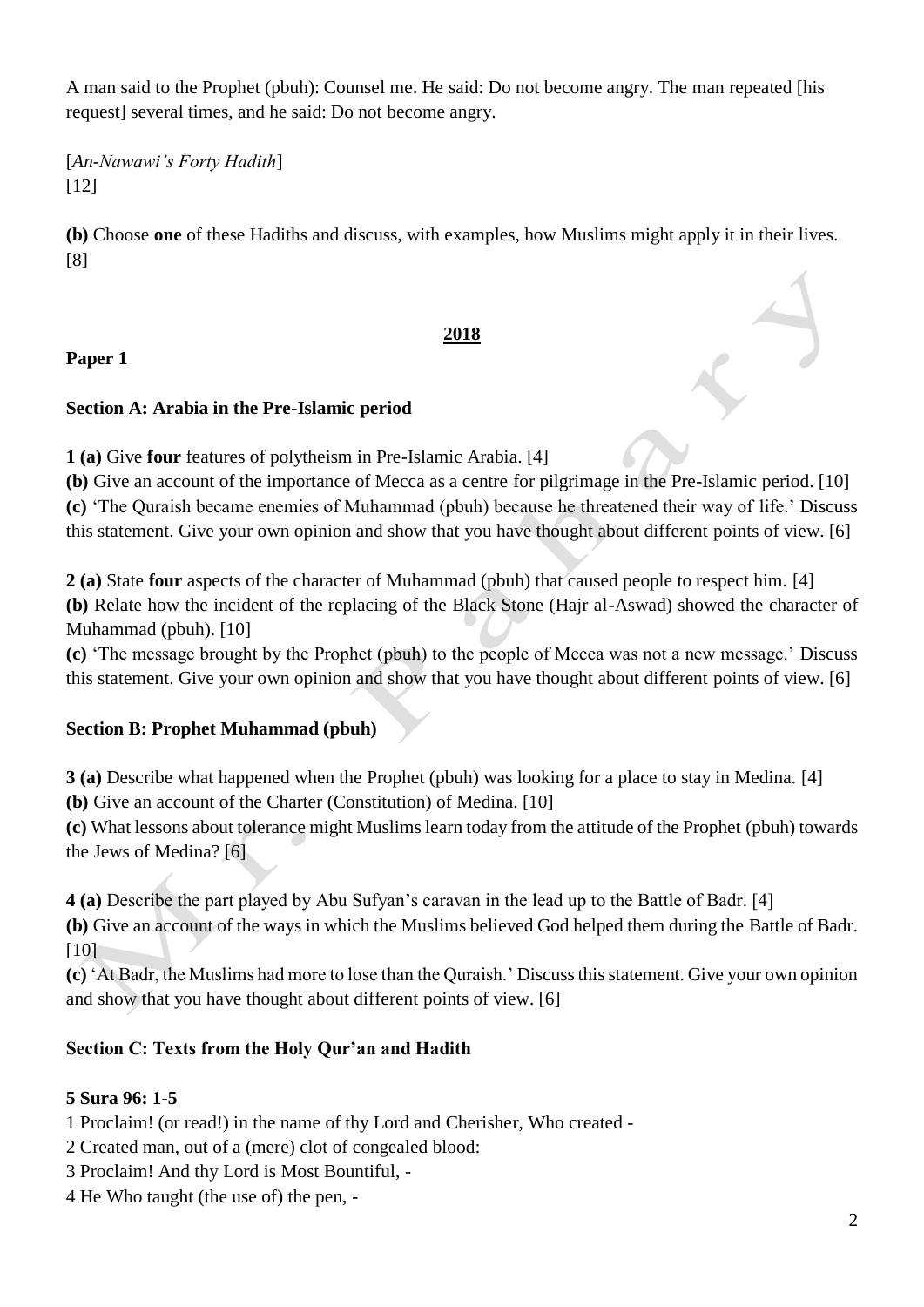5 Taught man that which he knew not. [*Yusuf Ali; An English interpretation of the Holy Qur'an*]

**(a)** Describe the event when Sura Alaq was revealed **and** explain the significance of the teachings in these verses. [12]

**(b)** 'Studying religion increases faith.' Discuss this statement. Give your own opinion and show that you have thought about different points of view. You must refer to Islam in your answer. [8]

## **6 Hadith No 27 Obedience and good character**

'Righteousness is good morality, and wrongdoing is that which wavers in your soul and which you dislike people finding out about.'

[*An-Nawawi's Forty Hadith*]

**(a)** Explain the teachings in this Hadith **and** give **two** examples of good character. [12]

**(b)** 'Actions that have to be done in secret are always wrong.' Discuss this statement. Give your own opinion and show that you have thought about different points of view. You must refer to Islam in your answer. [8]

#### **2019**

#### **Paper 1**

## **Section A: Arabia in the Pre-Islamic period**

**1** (a) State four types of trade practised at Mecca during the Pre-Islamic period. [4]

(b) Give an account of Mecca as a place of pilgrimage during the Pre-Islamic period. [10]

(c) Discuss the factors Muslims might consider when choosing a job. [6]

**2** (a) Describe four features of idol worship in Pre-Islamic Arabia. [4]

(b) Explain the importance of Ibrahim (AS) for people in the Pre-Islamic period. [10]

(c) To what extent is it important for Muslims to know the history of their religion?

Give reasons to support your answer. [6]

## **Section B: Prophet Muhammad (pbuh)**

**3** (a) Give four reasons why the Quraish opposed Muhammad (pbuh). [4]

(b) Give an account of what happened on the night Muhammad (pbuh) left Mecca for Medina. [10]

(c) Discuss the importance of migration to the spread of Islam. [6]

**4** (a) What part did the Muslim archers play in the Battle of Uhud? [4]

(b) Give an account of how the Muslims won the Battle of Trench. [10]

(c) Discuss how Muhammad (pbuh) inspired great loyalty amongst his followers. [6]

## **Section C: Texts from the Holy Qur'an and Hadith**

**5** Sura 114: 1–6

1 Say: I seek refuge with the Lord and Cherisher of Mankind,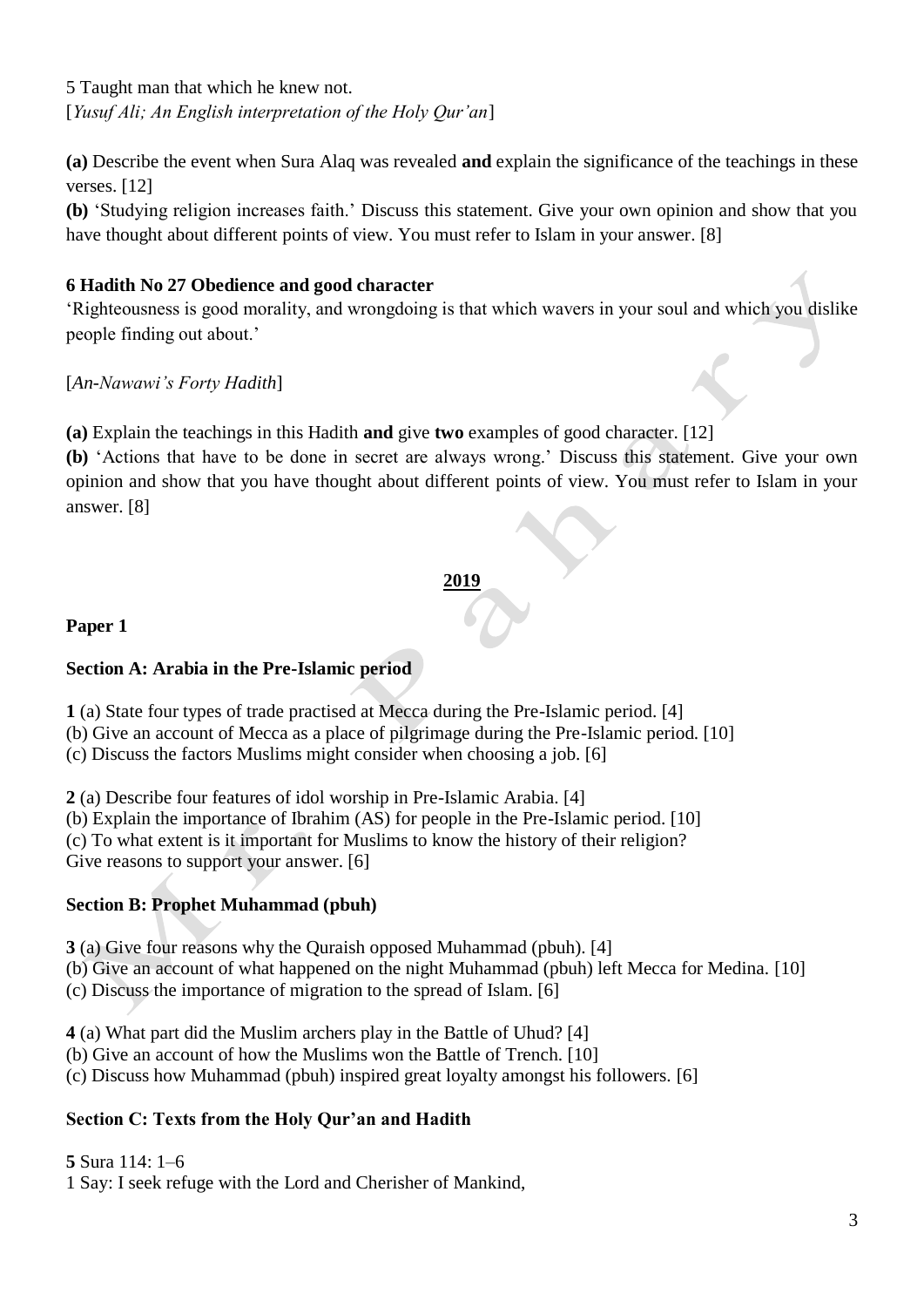2 The King (or Ruler) of Mankind,

3 The god (or judge) of Mankind,-

4 From the mischief of the Whisperer (of Evil), who withdraws (after his whisper),-

5 (The same) who whispers into the hearts of Mankind,-

6 Among Jinns and among men.

[*Yusuf Ali; An English interpretation of the Holy Qur'an*]

(a) Explain the teachings in Sura An Naas and their relevance for Muslims today. [12] (b) What is the best way for Muslims today to know God's message for humankind? Give reasons to support your answer. [8]

#### **6 Hadith No 11 Doubt**

'Leave that which makes you doubt for that which does not make you doubt.'

[*An-Nawawi's Forty Hadith*]

(a) Explain the teaching in this Hadith and give examples of how it might be put into practice by Muslims. [12]

(b) 'The teachings in the Hadiths are about using your own judgement.' Discuss. [8] [Total: 20]

#### **2020**

#### **Paper 1**

#### **Section A: Arabia in the Pre-Islamic period**

**1 (a)** Describe how poetry played a part in Arab life in the Pre-Islamic period. [4]

**(b)** Give an account of how trade and pilgrimage were important in Mecca at this time. [10]

**(c)** 'Only the poor people of Mecca became Muslims.' To what extent do you agree? Give reasons for your answer. [6] [Total: 20]

**2 (a)** Describe the role played by ʿAbd al-Muttalib in the early life of Muhammad (pbuh). [4] **(b)** Give an account of the signs in his early life that Muhammad (pbuh) was chosen by God. [10] **(c)** 'The visit to Waraqa bin Nawfal proved that Muhammad (pbuh) was to be a prophet.' To what extent do you agree? Give reasons for your answer. [6] [Total: 20]

## **Section B: Prophet Muhammad (pbuh)**

**3 (a)** Give **four** features of Muhammad's special relationship with his daughter Fatima. [4] **(b)** Explain the importance of the title 'Seal of the Prophets' and what it means for Muslims. [10] **(c)** 'For most people, the internet is now an important source of information about Islam.' Discuss this statement. Give your own opinion and reasons for your answer. [6] [Total: 20]

**4 (a)** Briefly describe how Muhammad (pbuh) delivered his message at the hill of al-Safa. [4] **(b)** Give an account of the Mi'raj, when the Prophet (pbuh) was taken on the Night Journey. [10] **(c)** 'The Mi'raj gave the Prophet (pbuh) the courage to complete his mission.' Discuss this statement. Give reasons for your answer. [6] [Total: 20]

## **Section C: Texts from the Holy Qur'an and Hadith**

## **5 Sura 108: 1–3**